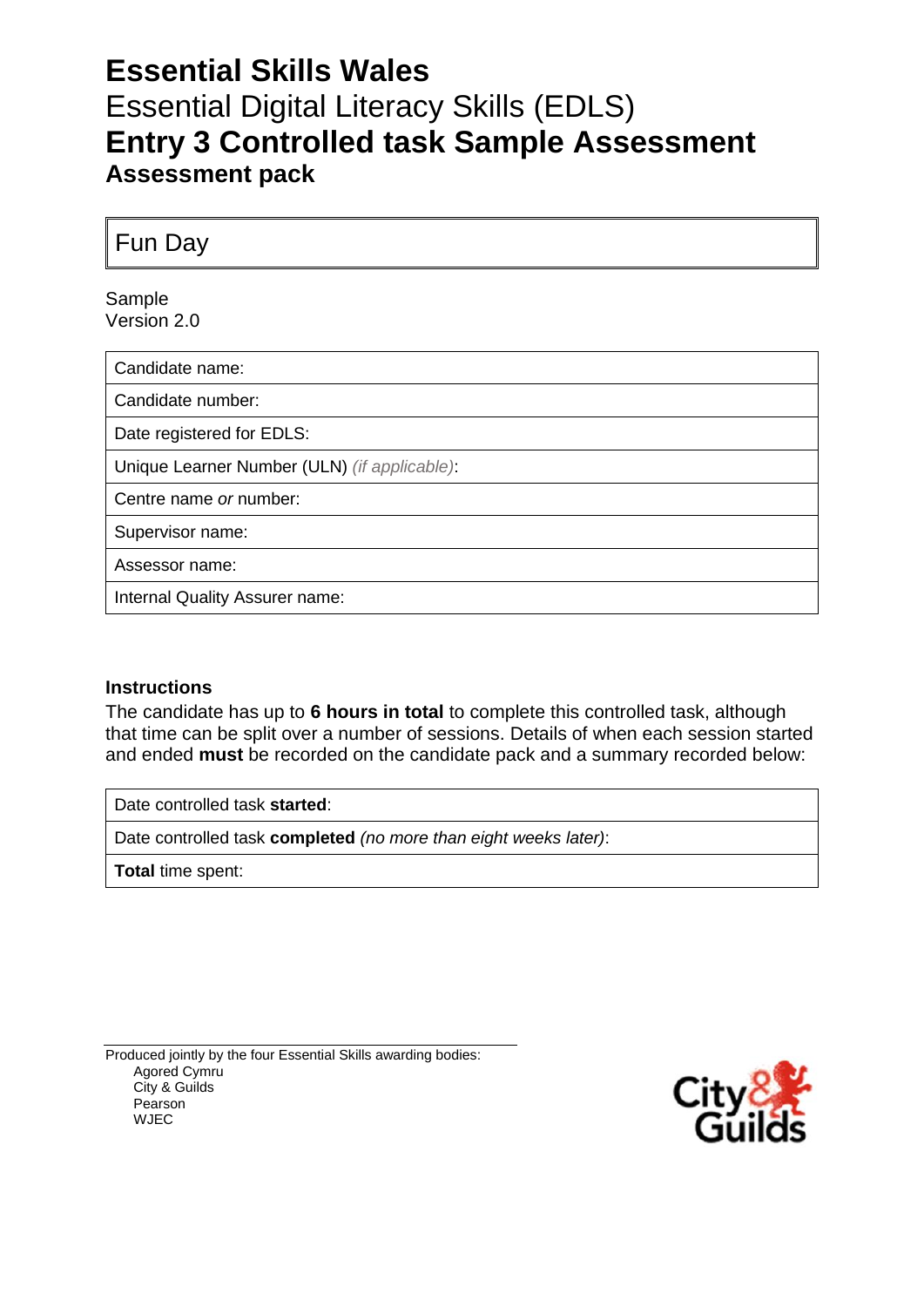## **1. Assessment requirements**

The following is a summary of the Essential Skills Wales (ESW) Controlled Task Conditions. These requirements should be read in conjunction with the relevant **Controlled Task Candidate Pack**. General assessment guidelines applicable to all ESW assessments can be found in the **Essential Skills Wales Suite** *Qualification Handbook*.

### **Controlled task assessment**

Controlled tasks are **summative assessments** measuring subject-specific skills. Candidates will need to show they can utilise these skills in a holistic manner, relevant to real-life circumstances. The assessment outcome is **pass/fail**.

Controlled tasks must be:

- internally assessed, by appropriately qualified staff, using the Mark Scheme provided. Please see section 2.2 of the *Qualification Handbook* for details of staff qualification.
- internally quality assured, by appropriately qualified staff.
- externally quality assured/moderated by City & Guilds.
- compliant with **Controlled Task Conditions**.

### **Controlled task conditions**

This controlled task must be completed under the conditions set out below. 'Controlled' relates to all aspects of how the task is administered and assessed.

Candidates should only attempt this controlled task when they have been registered for this qualification and have developed the necessary skills at the required level. Learning development input should be completed before the candidate attempts this controlled task. This controlled task must be successfully completed before the Structured Discussion is attempted.

#### **Working period**

The candidate must complete this controlled task within an 8 week 'working period'. The working period commences on the date the candidate starts working on the task. The working period may be extended only in specific extenuating circumstances. Please see section 4.3 of the *Qualification Handbook* for further information.

#### **Working time**

The candidate has up to **6 hours in total** to complete this controlled task. This task 'working time' allowance will formally start at the point when a task is first provided to the candidate. The task working time may be extended only in specific extenuating circumstances. Please see section 4.3 of the *Qualification Handbook* for further information.

#### **Supervised conditions**

This controlled task must be completed under the following supervised conditions:

 This task is an 'open book' assessment. Candidates may have access to routine resources that might be available in a 'real life' situation, for example: PCs/laptops, tablets, dictionaries, calculators, reference books, relevant class notes and source material approved by their tutor so long as they are not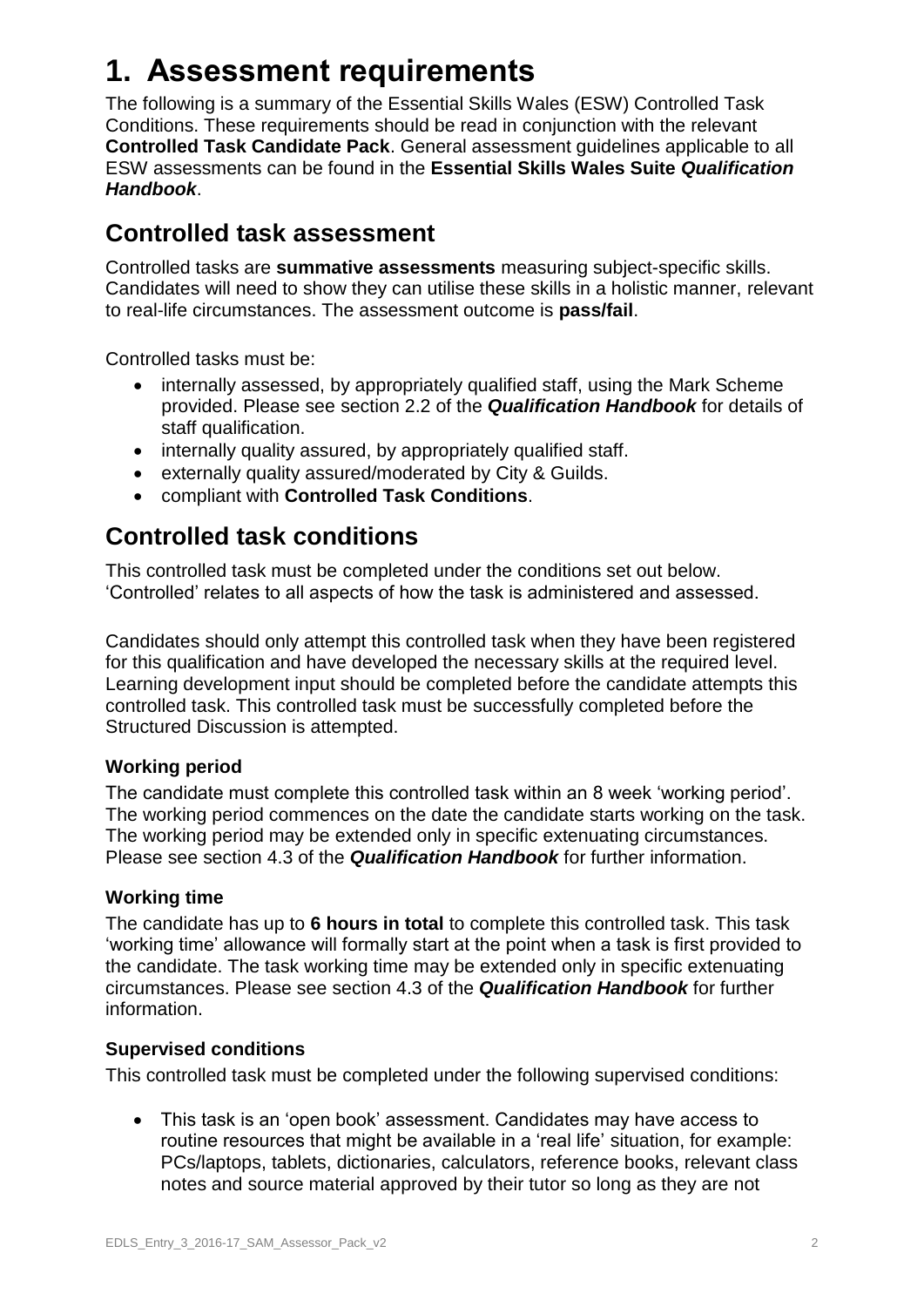designed *specifically* to assist with this assessment and do not compromise independent achievement of the standard. The candidate can access the Internet using supervised facilities.

- The environment within which tasks are completed must be supervised. This supervision must be **continuous** and ensure no interruption and/or undue influence is possible whilst candidates are working on the task. Suitable locations might include a classroom, a library or a workplace as long as an appropriate environment and supervision is maintained. For the avoidance of doubt, this environment does not require formal 'examination' conditions.
- The supervisor must be a reliable, responsible person who is accountable for ensuring adequate supervision and control of the environment is maintained. The supervisor must be present throughout the working time and be able to confirm that each candidate produced all work independently. The supervisor can be the candidate's tutor and/or assessor or another suitable person.
- This controlled task may be completed in one session or split over several sessions, as long as no learning or preparation is provided in between. If not completed in one sitting, the candidate's papers and all materials produced by the candidate must be collected in and stored securely until the next working time session begins. On no account may candidates take any of their work away with them between sessions, for example to work on a task at home.
- The working period and working time taken to complete this controlled task must be monitored and recorded as indicated on the front page of the *Candidate Pack*. The candidate, supervisor, assessor and centre details must be completed and the declarations must be signed and dated before completed tasks are submitted for assessment.

#### **Assistance and access arrangements**

Assessors may provide candidates with the opportunity to clarify task requirements during the working period however this must not extend to any form of formative feedback. For example, recommending that a candidate should review their calculations would be inappropriate, whereas recommending the candidate re-read a particular section of the task requirements would be acceptable. Please see section 4.6 of the *Qualification Handbook* for further information on access arrangements.

#### **Second and subsequent attempts**

A specific controlled task can be attempted only once. However, a candidate may undertake a different controlled task, (either another title from the City and Guilds preapproved bank or a centre devised assessment that has been approved by City and Guilds) at another time if they do not pass. Wherever the candidate is unsuccessful, they **must** undergo further development in the relevant skill(s) before re-attempting at a later date.

#### **Collaboration**

This controlled task requires the candidate to work as part of a group for some activities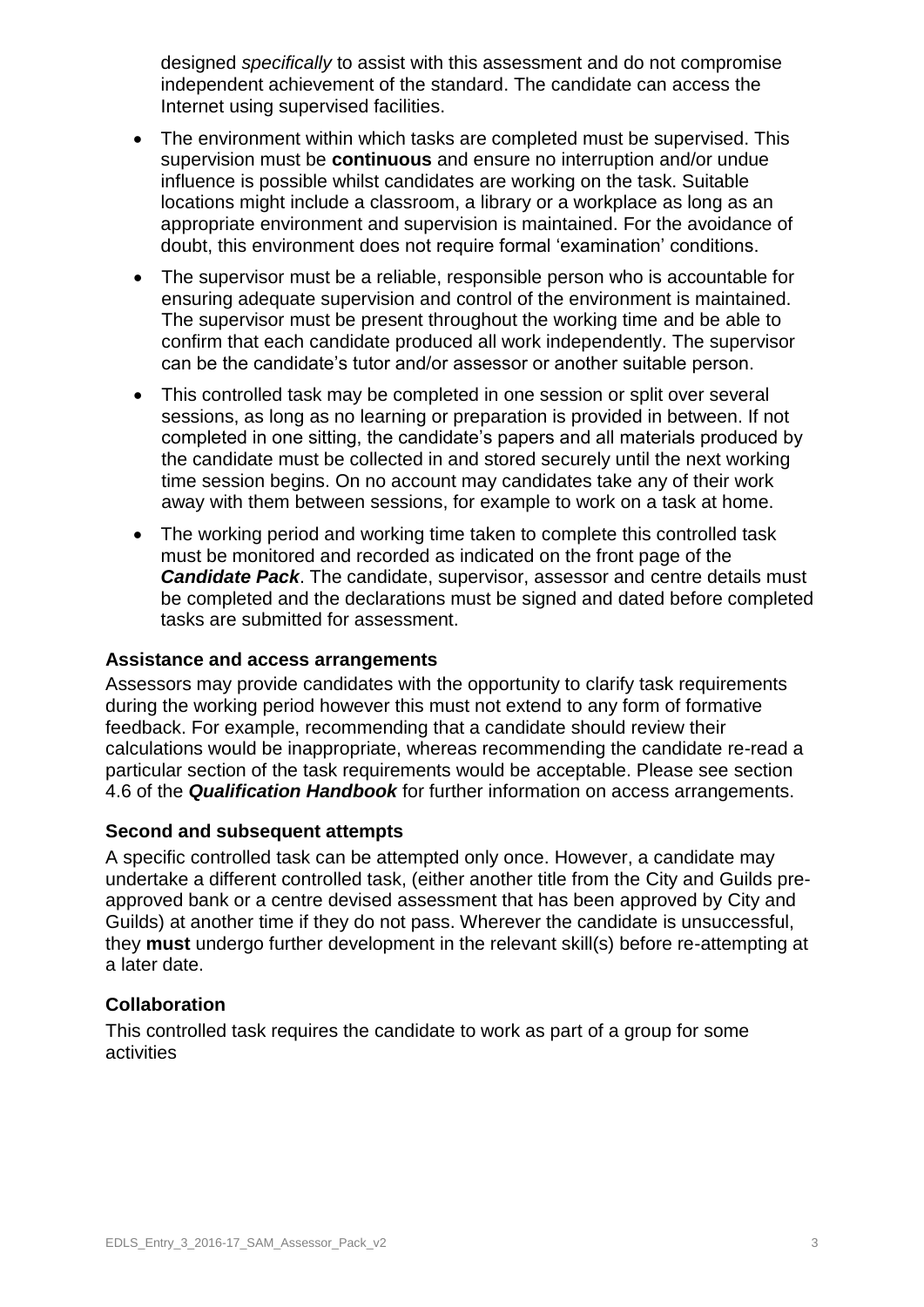# **2. Assessment records**

**Essential Digital Literacy Skills at Entry 3 Controlled Task Assessment Criteria Task title/topic: Fun Day**

| <b>Criteria</b>                                                                                                                                                                                                                       | <b>Evidence</b>                                                                                                                                                                                                                                                                |                                         | Marks<br>available | Controlled<br>Task<br>Marks |
|---------------------------------------------------------------------------------------------------------------------------------------------------------------------------------------------------------------------------------------|--------------------------------------------------------------------------------------------------------------------------------------------------------------------------------------------------------------------------------------------------------------------------------|-----------------------------------------|--------------------|-----------------------------|
| <b>DLE3.2 Digital Productivity</b>                                                                                                                                                                                                    |                                                                                                                                                                                                                                                                                |                                         |                    |                             |
| Be able to organise and store digital information<br>(CT)<br>Create basic folder structures to store information<br>$\bullet$<br>(2)<br>Manage files in folders (2)<br>Access digital data (1)                                        | Suitable storage area used (1)<br>Folder created (1)<br>File created with suitable name. (1)<br>File stored in folder (1)<br>Additional information added to file (1)                                                                                                          | 1.1<br>4.1/4.3<br>3.2 or 4.2<br>3.3/4.2 | 5                  |                             |
| Be able to create and present digital information<br>(CT)<br>Identify digital tools, technologies and techniques<br>to present digital information (3)<br>Use appropriate formatting techniques to present<br>digital information (3) | A maximum of 3 marks, 1 for any tool,<br>technology or technique listed (3)<br>A maximum of 3 marks may be awarded for<br>appropriate formatting (e.g. colours, fonts, sound<br>etc) throughout task (3)<br>Technique 1: __________________<br>Technique 2: __________________ | 4.2<br>3.5/4.2                          | 6                  |                             |
| <b>Total Marks Available</b><br>(minimum required for a pass)                                                                                                                                                                         |                                                                                                                                                                                                                                                                                |                                         | 11(6)              |                             |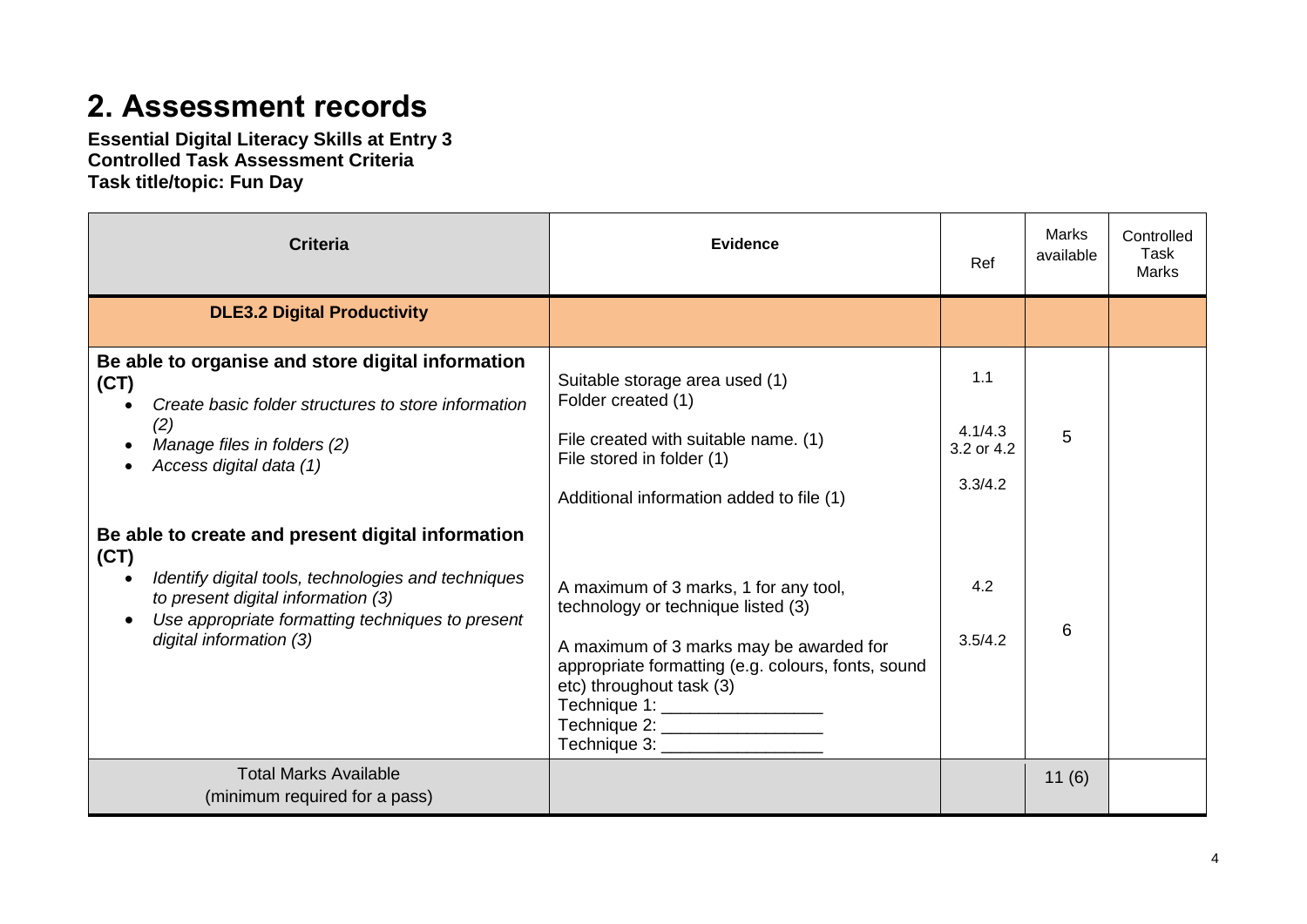| <b>Criteria</b>                                                                                                                                                             | <b>Evidence</b>                                                                                                                                                                                                                                  | Ref        | Marks<br>available | Controlled<br>Task<br><b>Marks</b> |
|-----------------------------------------------------------------------------------------------------------------------------------------------------------------------------|--------------------------------------------------------------------------------------------------------------------------------------------------------------------------------------------------------------------------------------------------|------------|--------------------|------------------------------------|
| <b>DLE3.3 Digital Information Literacy</b>                                                                                                                                  |                                                                                                                                                                                                                                                  |            |                    |                                    |
| Be able to select digital information (CT)<br>Search for appropriate digital information (2)<br>Identify reliable resources and give reasons why<br>they are reliable $(4)$ | 1 mark for each piece of information found online<br>(max 2 marks)<br>piece of reliable information (1) with a reason<br>why it is reliable (1)<br>different piece of reliable information (1) with a<br>different reason why it is reliable (1) | 3.1<br>3.3 | 6                  |                                    |
| Be able to use digital information (CT)<br>Use appropriate digital information to complete a<br>task(2)                                                                     | Award 2 marks if information is fully used to<br>inform the content of the multimedia resource.<br>Award 1 mark if limited use of information is<br>made or copy and paste is extensive.                                                         | 3.5        | $\overline{2}$     |                                    |
| <b>Total Marks Available</b><br>(minimum required for a pass)                                                                                                               |                                                                                                                                                                                                                                                  |            | 8(5)               |                                    |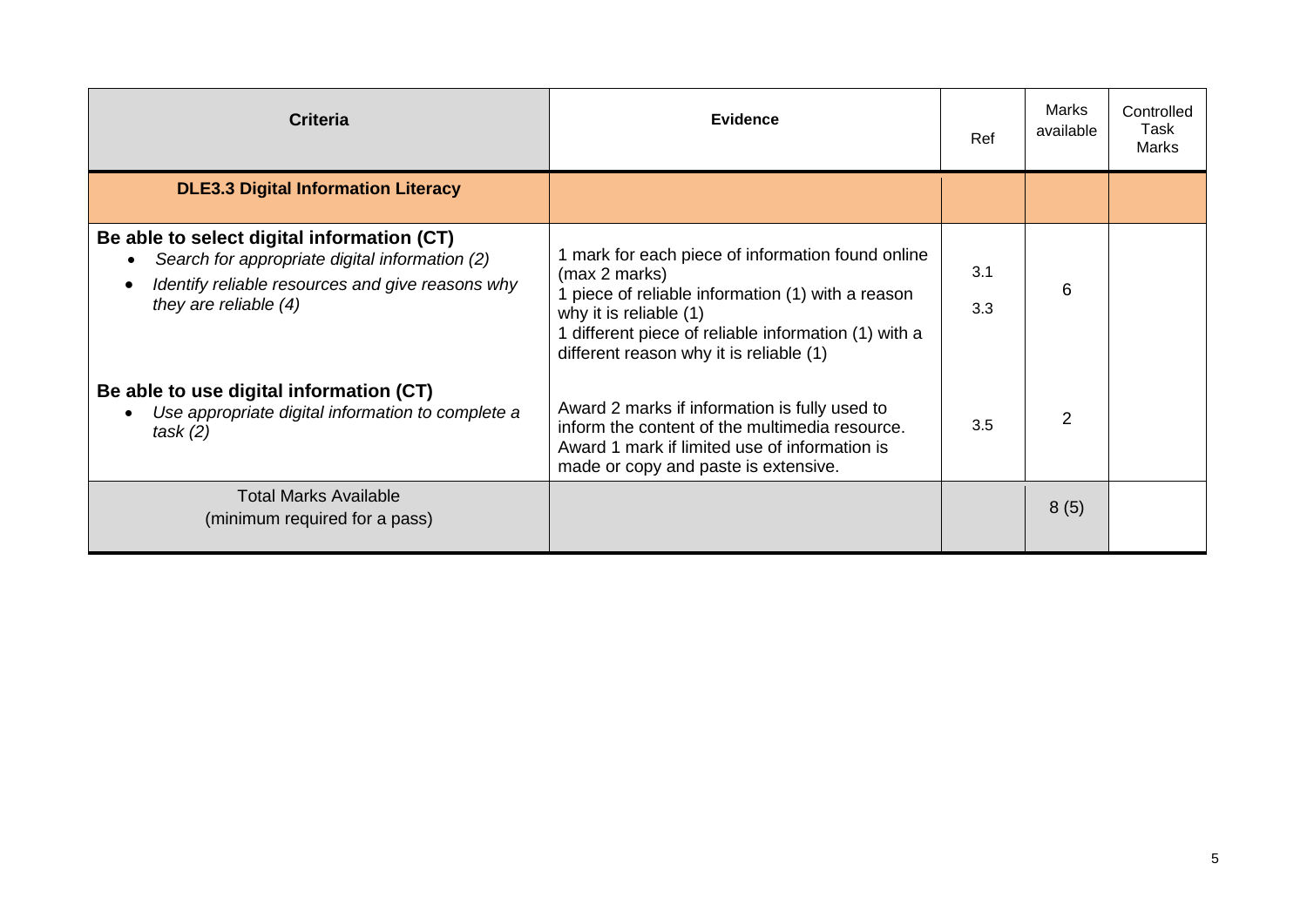| <b>Criteria</b>                                                                                                                                                                                                                                                             | <b>Evidence</b>                                                                                                                                                                                                                                                                                          | Ref                             | Marks<br>available | Controlled<br>Task<br>Marks |
|-----------------------------------------------------------------------------------------------------------------------------------------------------------------------------------------------------------------------------------------------------------------------------|----------------------------------------------------------------------------------------------------------------------------------------------------------------------------------------------------------------------------------------------------------------------------------------------------------|---------------------------------|--------------------|-----------------------------|
| <b>DLE3.4 Digital Collaboration</b>                                                                                                                                                                                                                                         |                                                                                                                                                                                                                                                                                                          |                                 |                    |                             |
| Be able to use appropriate digital tools to<br>collaborate with others (CT)<br>Identify and use appropriate synchronous (real<br>time) and asynchronous methods to collaborate<br>and communicate online to complete a task (4)<br>Outline reasons for the methods used (1) | Identify a synchronous tool with at least 2 others<br>(1)<br>Use the synchronous tool (1)<br>Identify a non-synchronous tool (1) (NB: this can<br>be a synchronous tool used non-synchronously)<br>Use the non-synchronous tool (1)<br>Give a reason for the digital tool chosen to use in<br>Part 2 (1) | 2.1 / 2.2/<br>4.2<br>4.4<br>4.2 | 5                  |                             |
| <b>Total Marks Available</b><br>(minimum required for a pass)                                                                                                                                                                                                               |                                                                                                                                                                                                                                                                                                          |                                 | 5(3)               |                             |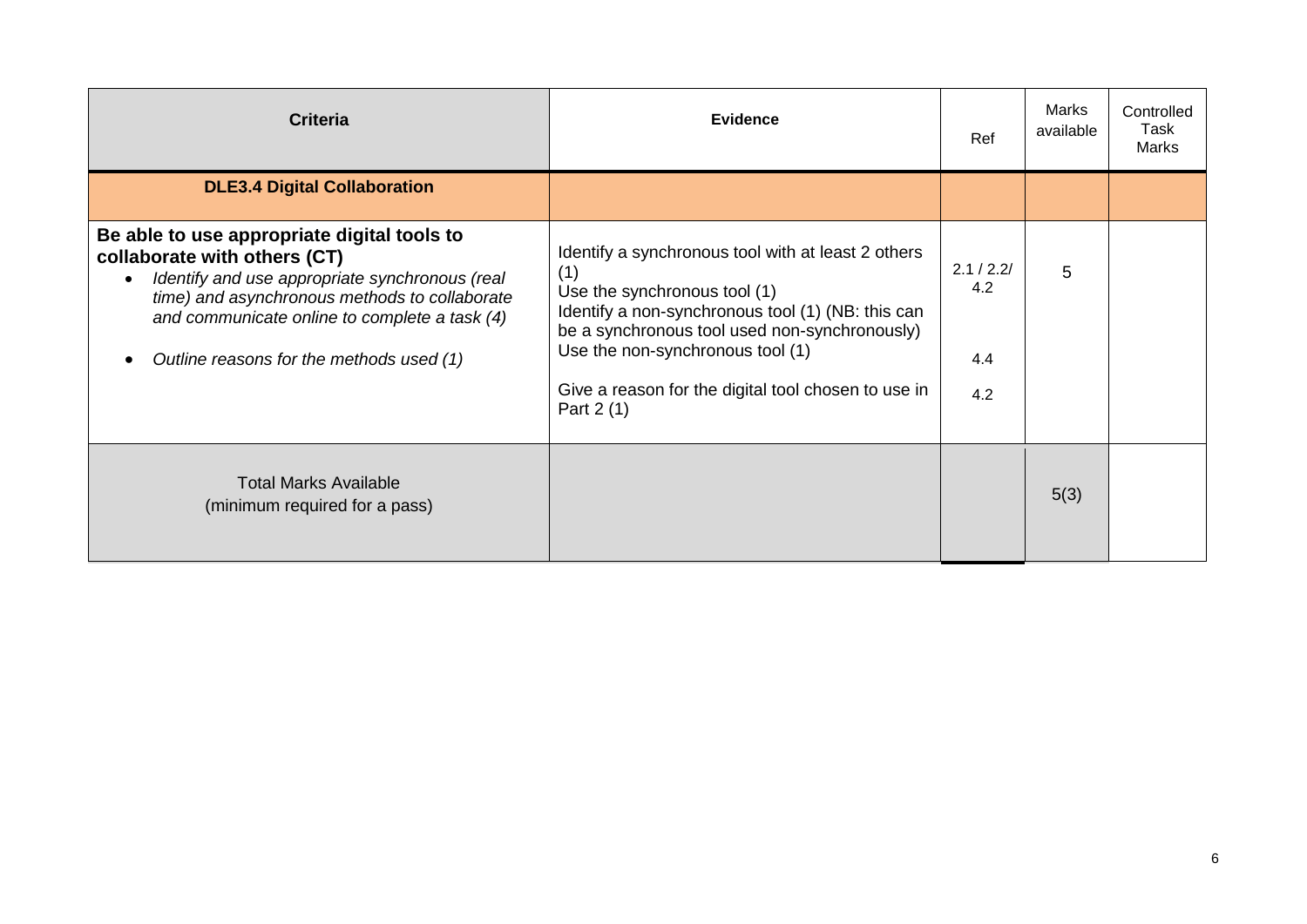| <b>Criteria</b>                                                                                                                                                                                   | <b>Evidence</b>                                                                                                                                                                                                                                                                                                                                                                                                                         | CT Task<br>Ref | <b>Marks</b><br>available<br><b>CT</b> | Control<br>Task<br><b>Marks</b> |
|---------------------------------------------------------------------------------------------------------------------------------------------------------------------------------------------------|-----------------------------------------------------------------------------------------------------------------------------------------------------------------------------------------------------------------------------------------------------------------------------------------------------------------------------------------------------------------------------------------------------------------------------------------|----------------|----------------------------------------|---------------------------------|
| <b>DLE3.5 Digital Creativity</b>                                                                                                                                                                  |                                                                                                                                                                                                                                                                                                                                                                                                                                         |                |                                        |                                 |
| Be able to create a multimedia digital resource<br>(CT)<br>Choose appropriate digital tools for a specific<br>purpose (2)<br>Use digital tools creatively to produce a multimedia<br>resource (6) | At least one digital tool used (1)<br>Digital tool used appropriately (1)<br>Multimedia resource using at least 2 media<br>created. (1) (e.g. text and images)<br>Appropriate use of at least 3 techniques:<br>e.g. bold, colour, font size, image resizing,<br>template, (3)<br>Multimedia resource is effective (2)<br>Award 1 mark only if media used is not clear<br>(e.g pixelated, distorted, poorly cropped,<br>contains static) | 3.5<br>3.5     | 2<br>6                                 |                                 |
| <b>Total Marks Available</b><br>(minimum required for a pass)                                                                                                                                     |                                                                                                                                                                                                                                                                                                                                                                                                                                         |                | 8(6)                                   |                                 |
| <b>Total</b>                                                                                                                                                                                      |                                                                                                                                                                                                                                                                                                                                                                                                                                         |                | 32(20)                                 |                                 |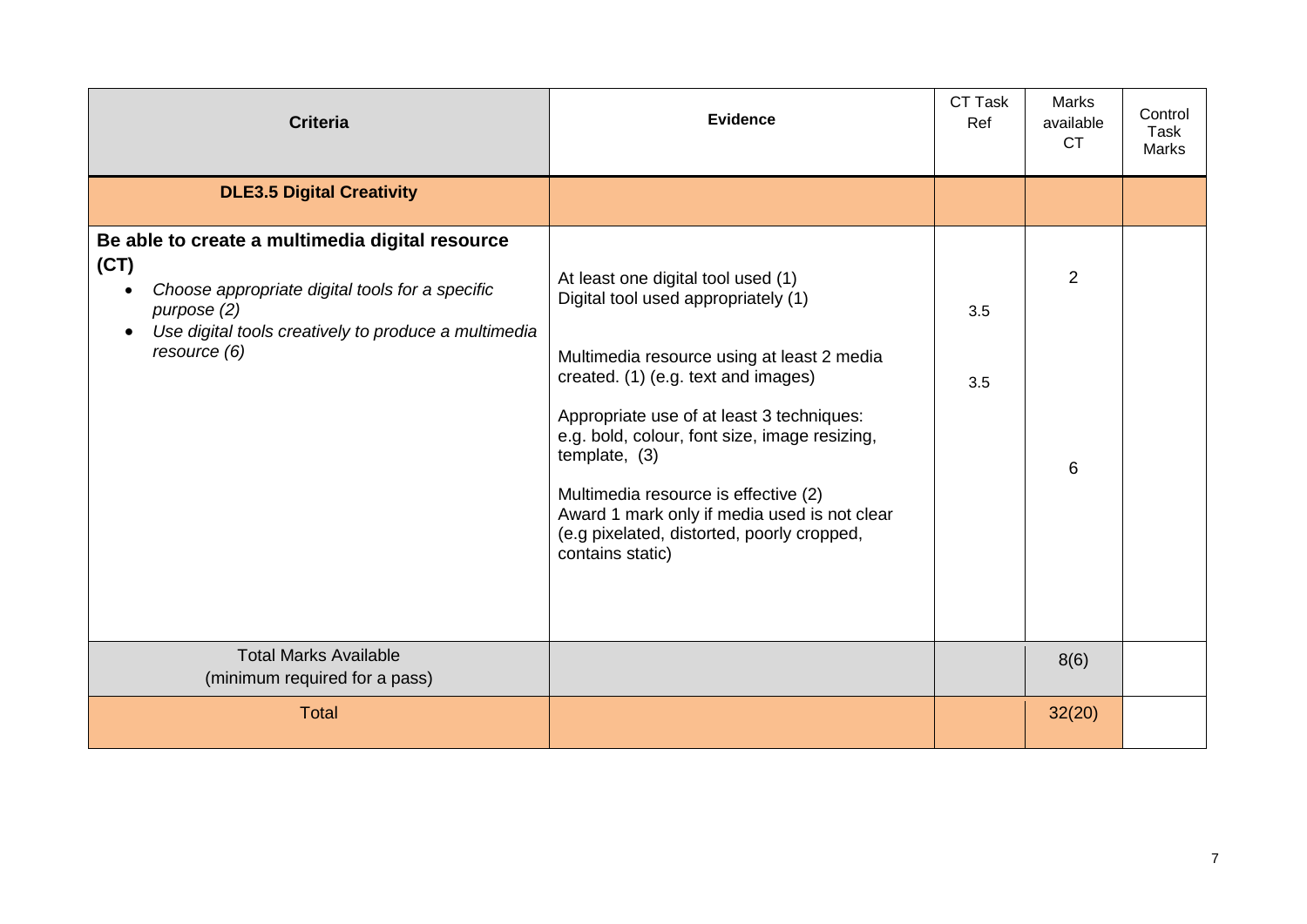| <b>Assessment Summary:</b><br><b>Controlled Task</b> | <b>Marks Available</b> | Marks required<br>for a Pass | <b>Marks</b><br>Awarded | Pass<br>Y/N |
|------------------------------------------------------|------------------------|------------------------------|-------------------------|-------------|
| <b>Digital Productivity</b>                          | 11                     | 6                            |                         |             |
| Digital Information Literacy                         | 8                      | 5                            |                         |             |
| <b>Digital Collaboration</b>                         | 5                      | 3                            |                         |             |
| <b>Digital Creativity</b>                            | 8                      | 6                            |                         |             |
| <b>Total Mark for Controlled Task</b>                | 32                     | 20                           |                         |             |

| <b>Quality Assurance: Controlled Task</b> |  |       |  |
|-------------------------------------------|--|-------|--|
| Assessor:                                 |  |       |  |
| Name:                                     |  |       |  |
| Signature:                                |  | Date: |  |
| Internal quality assurer (IQA):           |  |       |  |
| Feedback:                                 |  |       |  |
|                                           |  |       |  |
|                                           |  |       |  |
|                                           |  |       |  |
| Name:                                     |  |       |  |
| Signature:                                |  | Date: |  |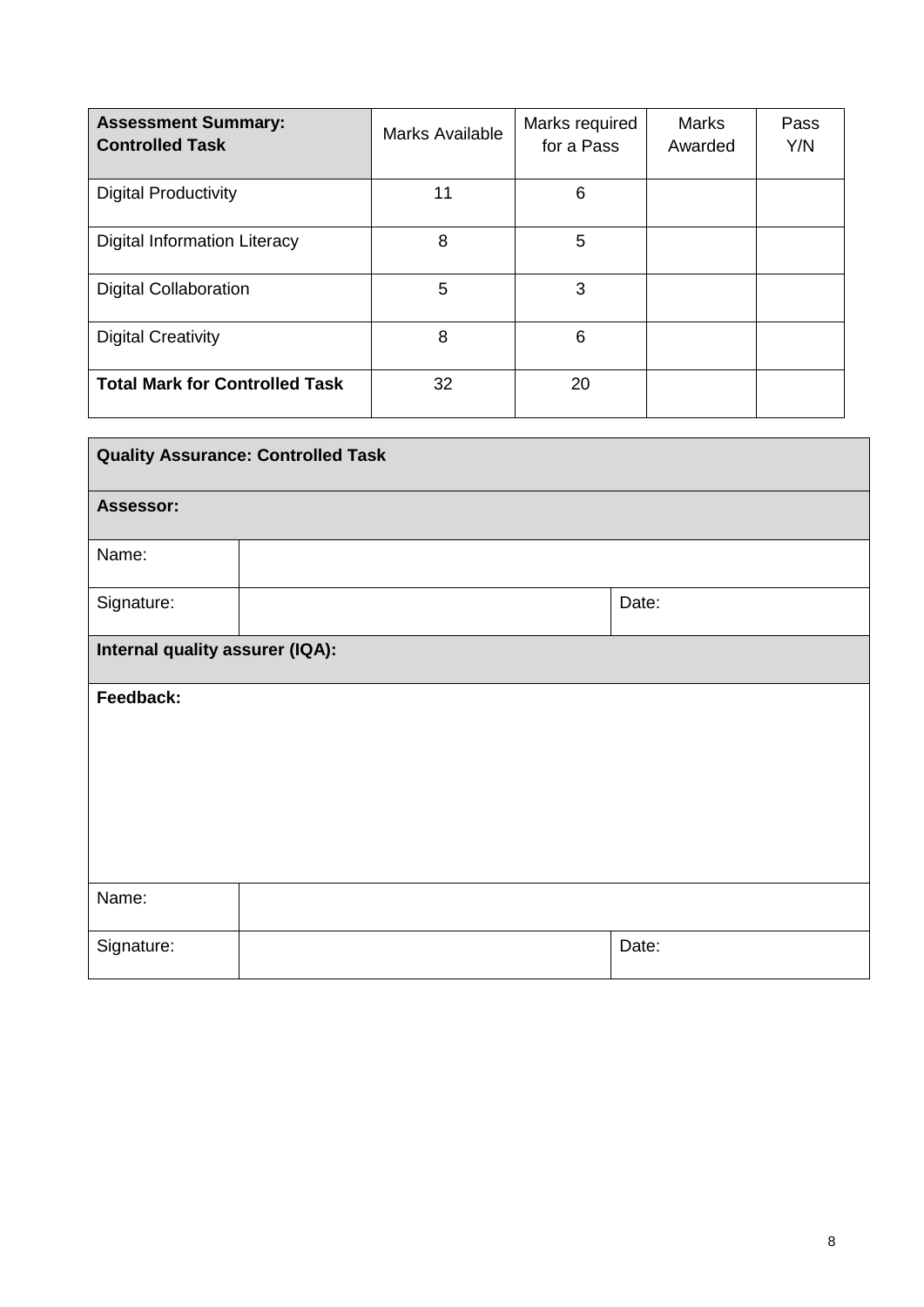## **Structured Discussion Record: Fun Day**

#### **Guidance:**

- Preparatory notes (verbal or written) should be submitted as supporting evidence
- All elements should be attempted by the candidate
- Assessors should ensure that each candidate has the opportunity to demonstrate the required knowledge.

Date of discussion **Date of discussion** 

| Group members if applicable (max of 4) |  |  |  |  |  |
|----------------------------------------|--|--|--|--|--|
|                                        |  |  |  |  |  |
|                                        |  |  |  |  |  |
|                                        |  |  |  |  |  |
|                                        |  |  |  |  |  |
|                                        |  |  |  |  |  |
|                                        |  |  |  |  |  |
|                                        |  |  |  |  |  |
|                                        |  |  |  |  |  |
|                                        |  |  |  |  |  |

#### **Candidates must pass 2 out of 3 elements in the table below**

| <b>Confirm that the candidate:</b>                                                                                                                                                 | <b>Pass</b> | <b>Comments and examples to show</b><br>how the candidate met the criteria: |
|------------------------------------------------------------------------------------------------------------------------------------------------------------------------------------|-------------|-----------------------------------------------------------------------------|
| Stated how they interact safely and<br>appropriately in a digital world in a<br>range of contexts (including using<br>social media, messages, websites and<br>online-transactions) |             |                                                                             |
| e.g.                                                                                                                                                                               |             |                                                                             |
| • appropriateness and/or security risks                                                                                                                                            |             |                                                                             |
| of adding contacts, followers or friends                                                                                                                                           |             |                                                                             |
| on social media sites                                                                                                                                                              |             |                                                                             |
| • use of security questions                                                                                                                                                        |             |                                                                             |
| • changing passwords regularly                                                                                                                                                     |             |                                                                             |
| • increased complexity of passwords                                                                                                                                                |             |                                                                             |
| • an awareness of security features on                                                                                                                                             |             |                                                                             |
| URL such as https and/or padlock                                                                                                                                                   |             |                                                                             |
| symbol.                                                                                                                                                                            |             |                                                                             |
| • appropriate use of private browsing                                                                                                                                              |             |                                                                             |
| At least 2 examples given.                                                                                                                                                         |             |                                                                             |